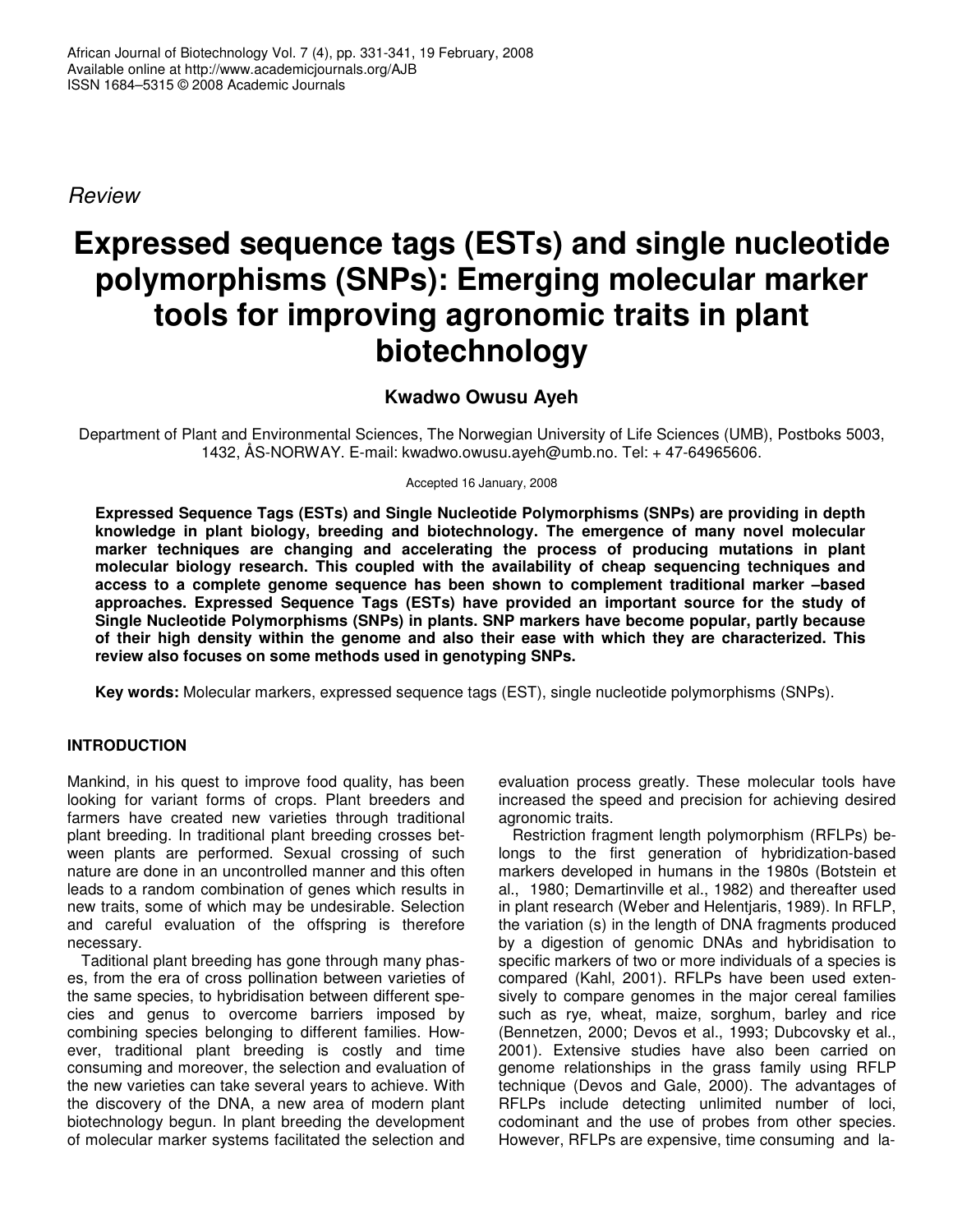bour intensive. PCR based marker systems are more rapid and requires less plant material. The first of PCR based marker was known as Rapid Amplified Polymorphic DNAs (RAPDs) and are produced by PCR using genomic DNA and arbitrary primers (Welsh and McClelland, 1990; Williams et al., 1990; Jacobson and Hedrén, 2007). However, the results from RAPDs may not be reproduced in different laboratories. RFLPs and RAPDs have been used to map or tag agronomically important genes including resistance genes against viruses, bacteria, fungi, nematodes and insects (Mohan et al., 1994; Mohan et al., 1997). Amplified Fragment Length Polymorphism (AFLPs) combines both PCR and RFLP and it is generated by digestion of PCR amplified fragments using restriction enzymes (Vos et al., 1995). For example, AFLPs have been used to assess the levels of genetic diversity within and between populations of Nordic meadow (*Festuca pratensis* Huds) (Fjellheim and Rognli, 2005). Recently, AFLP technique has been used in the analysis of pathogens which affect wheat kernels in Russia (Gannibal et al., 2007). AFLPs are highly reproducible and this enables rapid generation and high frequency of identifiable AFLPs, making it an attractive technique for identifying polymorphisms and for determining linkages by analysing individuals from a segregating population (Mohan, 1997).

Another class of molecular markers which depends on the availability of short oligonucleotide repeat sequences in the genome of plants is the simple sequence repeat (SSR) polymorphism or microsatellites (Tautz and Rentz, 1984; Hearne et al., 1992). SSR markers are fairly cheap and no sequence information is required for their detection. SSR gives good polymorphism as well as requiring only a small quantity of DNA to start with. However, it suffers a similar disadvantage to that of RAPDs in that its reproducibility in different laboratories may be low as described earlier. Polymorphisms can be detected in sequences which occur between two SSRs. These set of markers are known as Inter Simple Sequence Repeats (ISSR) (Zietkiewicz et al., 1994; Yang et al., 1996).

Currently plant biologists are exploiting the use of Expressed Sequence Tags (ESTs) and Single Nucleotide Polymorphisms (SNPs) as markers in gene discovery research. ESTs are short DNA sequences corresponding to a fragment of a complimentary DNA (cDNA) molecule and which may be expressed in a cell at a particular given time. ESTs are currently used as a fast and efficient method of profiling genes expressed in various tissues, cell types or developmental stages (Adams et al., 1991). One of the many interesting applications of ESTs database (dbEST) is gene discovery where many new genes can be found by querying the dbEST with a protein or DNA sequence. On the other hand, a Single Nucleotide Polymorphism (SNP) is a DNA sequence variation occurring when a single nucleotide- A-T-C or G- in the genome differs between members of a species (or between paired chromosomes in an individual). SNPs may occur in the coding, non-coding and intergenic regions of the genome, thus enabling the discovery of genes as a result of the differences in the nucleotide sequences.

However, other markers such as DNA Amplification Fingerprinting (DAF), Cleaved Amplified Polymorphic Sequences (CAPS), Specific Amplicon Polymorphism, Marker Assisted Breeding and Sequence Tagged Sites (STS) are all in use in modern plant breeding.

The emergence of these molecular markers in plants has greatly broadened our knowledge in understanding the genetic basis of important agronomic traits which have resulted in the characterization of many genes using existing information from known crop species. This has resulted in the improvement of important agronomic traits and the creation of genetic variation in the field of plant biotechnology over the last few years. Moreover, it has led to the development of many new technologies with the aim to further learn more about the plant genomes and how gene functions can be obtained from them. The development of the herbicide-resistant and insect-resistant crops made a significant impact in the agricultural biotechnology industry. Since then, little success has been recorded probably due to our lack of knowledge of the genome sequences from plants. Currently, there is a wealth of information in genomics and together with the reduction in cost of analysing the sequence of genomes, new methods have emerged for identifying candidate genes for improvement in plants (Gutterson and Zhang, 2004). The general understanding of plant growth, development, differentiation and defence has greatly been improved through the study of genome structure and function in some model plants such as *Arabidopsis thaliana* (Arabidopsis Genome Initiative, 2000). This has further been boosted by the study of other model plants including rice (*Oryza sativa)*, maize, (*Zea mays*) and *Lotus japonicus* (Yu et al., 2002; Martienssen et al., 2004; Handberg and Stougaard, 1992). In addition, the use of *Populus tremula x Populus tremuloides* as a model plant has made it possible to study woody species (Wullschleger et al., 2002).

The purpose of this review paper is to summarize and present some molecular biology concepts and techniques used in discovering genes in plants, the use of ESTs and SNPs in gene discovery research. Furthermore, this review paper also looks at some methods used in SNP genotyping and the potential application of functional genomics and single nucleotide polymorphisms in plant biotechnology.

#### **FUNCTIONAL GENOMICS**

Functional genomics may be explained as understanding the function of genes and other parts of the genome. The ultimate goal in functional genomics is to discover new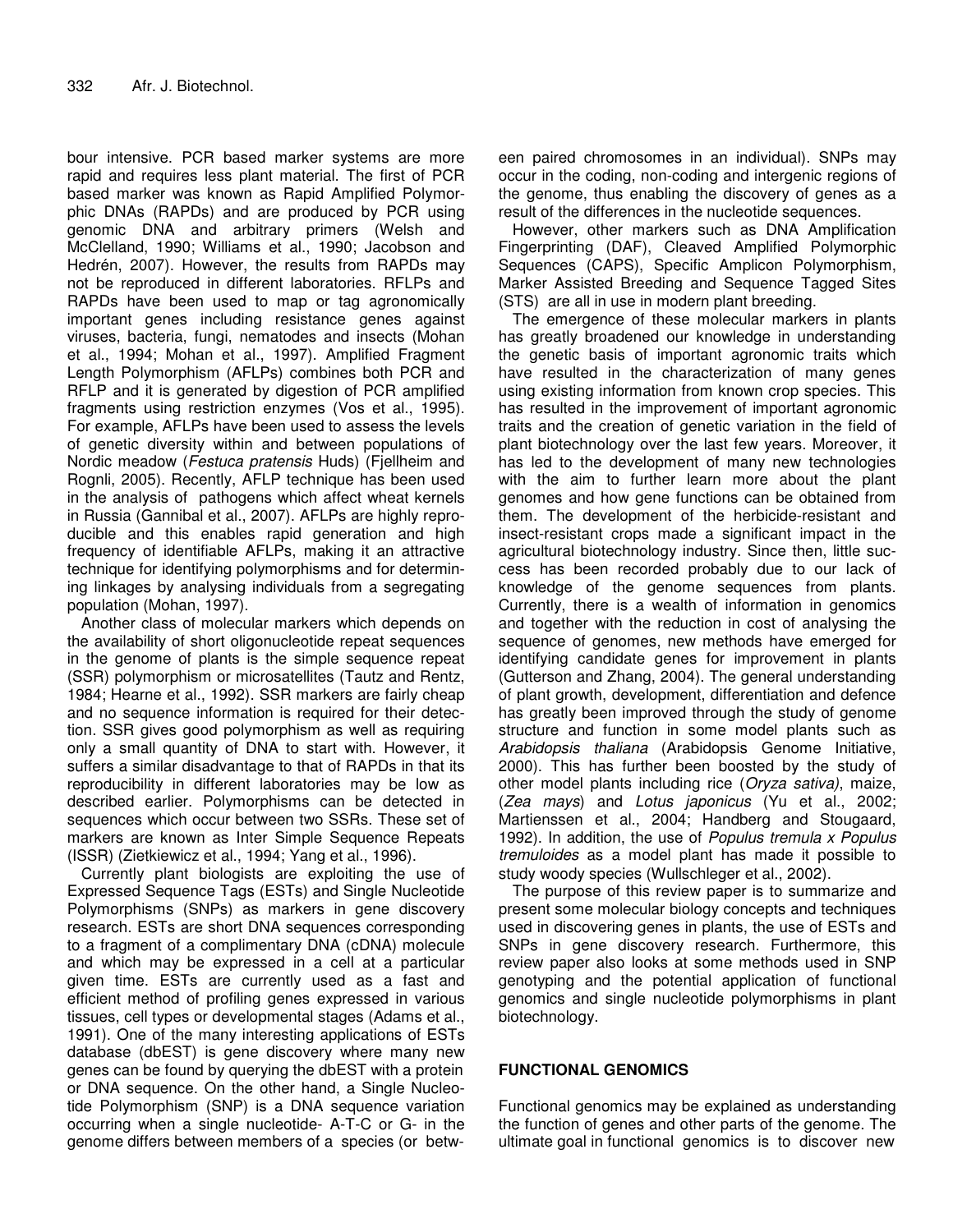genes and their function. This will lead to the creation of mutant databases, cDNA and genomic libraries and over expressing or silence lines (Chory et al., 2000). Some of the methods used in gene discovery include Global Transcript Profiling, Reverse Genetics, Map Based Cloning and Proteomics. These components of functional genomics mentioned above, together with the sequencing of the genome of plants, play an important role in gene discovery and comparative genomics (Rudd, 2003).

# **Global transcription profiling**

For a gene to be functional, it must be transcribed, processed and translated into a functional protein. Expression analyses of genes are important part of gene function studies. Global transcript profiling involves the analysis of transcripts using hybridisation-based techniques such as Northern blotting, RNA dot blotting or microarrays. These methods have become popular in recent years in allowing the evaluation and elucidation of gene expression. A wide range of biological processes, including hormone and stress responses have been addressed using transcript profiling. Changes in gene expression during cell division, expansion, secondary wall formation, lignification and cell death have been demonstrated in poplar (Hertzberg et al., 2001). Gene expres-sion upon pathogen attack, abiotic stress and hormonal responses in *arabidopsis* has been examined through the use of transcriptional profiling (Cheong et al., 2000). Analyses through Northern blot hybridization revealed how gene expression differed in flood-tolerant FR13A rice compared to the flood-sensitive PBI rice type (Agarwal and Grover, 2005). In rice, serial analysis gene expres-sion (SAGE) showed that most of the highly expressed genes in the seedlings were housekeeping genes (Mstumura et al., 1999). By transcription profiling, genes expressing enzymes involved in the shikimate pathway, leading to the biosynthesis of phenylalanine have been shown to be transcriptionally upregulated in primary stems in *arabidopsis* (Ehlting et al., 2005). Advances in PCR technology have made the exact quantification of messenger RNA products possible. Quantitative real-time PCR (qRT-PCR) relies on the ability to progressively quantify fluorescence emitted from specific double-stranded DNA binding dyes or fluorophore-labelled probes that bind to the DNA thereby enabling quantification (Song et al., 2002). qRT-PCR has been used to show that there is an increase in amplified DNA transcripts of NaCl dependent transcription factors in *arabidopsis* roots (Yuanqing and Deyholos, 2006), determination of transgene copy number and mRNA levels (Chiang et al., 1996; Ingham et al., 2001; Leutenegger et al., 1999).

# **Reverse genetics**

This technique involves the isolation and detection of a

gene without a prior knowledge of the protein or nucleotide sequence. This technique leads to the establishment of a map position of the genes being isolated. Geneticists have used knockout mutation as a reverse genetic method to study gene function. However, knockout methods, which may be carried out using T-DNA or transposable element insertions, chemical or radioactively induced mutation, provide very few clues of the function of the gene in question (Bouche and Bouchez, 2001). In view of the problems that are encountered in knock out mutation techniques, over expression offers an alternative and complementary strategy to knockout analysis. This is because over expression methods are less affected by the situation where it becomes difficult to observe the expression of a gene being looked for. This difficulty in observing the expression of a gene in knockout mutation is referred to as functional redundancy (Zhang, 2003). Reverse genetics has led to a new molecular marker technique that takes advantage of the availability of DNA sequencing. This new method is called Targeting Induced Local Lesions IN Genomes (TILLING). This novel method has enabled researchers to investigate the functions of genes in plants. TILLING is thus a powerful reverse genetic method that allows the generation of an allelic variation for any target gene, including essential genes (Slade and Knauf, 2005). The process combines random chemical mutagenesis, which is readily used on plant and animals (Kodym and Afza, 2003), with PCR-based screening (Figure 1) of genome regions of interest (McCallum et al., 2000). TILLING has enabled the detection of thousands of mutations in hundreds of *Arabidopsis* genes (Till et al., 2003). Unlike conventional mutation breeding, in which the mutation frequency is unknown or estimated only from mutations carrying a visible phenotype, TILLING provides a direct measure of mutations induced (Slade et al., 2005).

# **Map based cloning**

Map based cloning is a functional genomic approach for gene detection. It is also called positional cloning or mapassisted cloning (MAC). Map based cloning involves the cloning of a specific gene in the absence of a transcript or protein product (Gunther, 2001). The technique uses closely linked molecular markers with the desired gene. In MAC, knowledge about the chromosomal location of the gene, construction of a physical map and together with a genomic library is required (Young, 1990). The identification and sequencing of the clones in the genomic library that contain the genomic fragment corresponding to the area of interest on the physical map is then carried out. This process has been described as 'chromosome walking' and this strategy relies on an accurate position of the target gene on a genetic map. The tightly linked markers are used to isolate the clones containing these markers from a large-insert genomic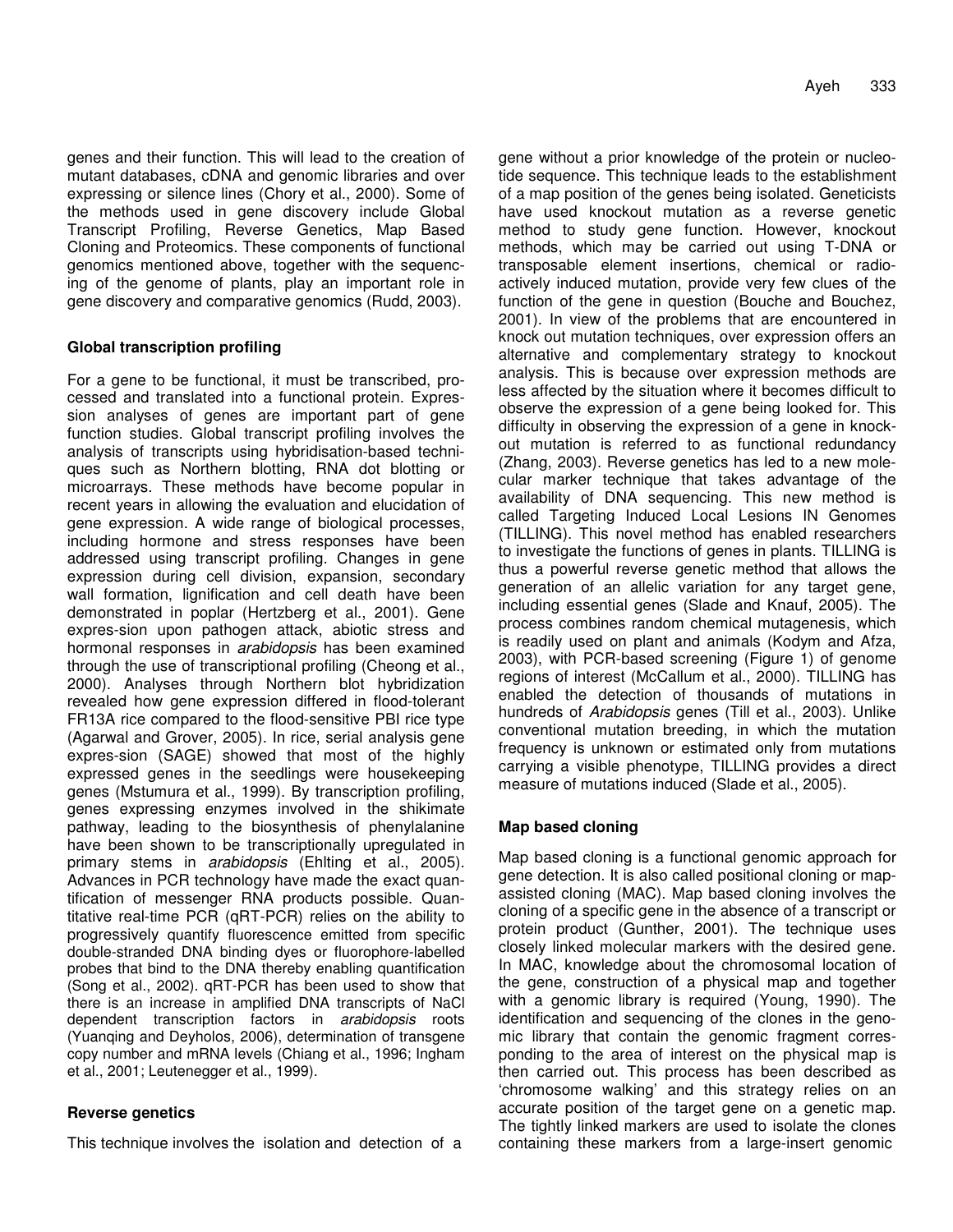

**Figure 1.** Seeds are induced to produce genetic variants by a chemical mutagen. Seeds are sown to produce plants up to the M2 population. M2 population seeds are sampled and DNA isolated from them and then pooled for PCR analysis. PCR products denatured are allowed to form heteroduplex and subsequently cleaved by Cel I and then analysed. (Source: Slade and Knauf*,* 2005).

library. The area of the genomic library that corresponds to the region of interest in the physical map is further subcloned, sequenced and analysed. The disadvantage in MAC is the time-consuming and manual work involved. Map-based cloning has led to the definition and isolation of Quantitative Trait Loci (QTL) as genetic loci where functionally different alleles segregate and cause significant effects on a quantitative trait (Salvi and Tuberosa, 2005). The use of MAC with a QTL approach has enabled the detection of a locus associated with NaCl tolerance in *Arabidopsis* (Quesada et al. 2002). Positional cloning is thus a promising method for identification of novel genes for which only the locus phenotype is known (Mindrinos et al., 1994: Grant et al., 1995).

#### **Proteomics**

This is one of the emerging and fast growing areas of research and though debatable; it is expected to provide a better understanding of regulation and function in biological systems than information revealed by genome sequencing projects. In addition to its definition as characterisation of proteins, proteomics extends to the studies of other protein properties such as expression levels, posttranslational modification and interaction with other proteins (Aebersold and Mann, 2003; Barbeir-Brygoo and Joyard, 2004). It consists of three main steps which include: 1) identification of proteins, their isoforms and their prevalence in each tissue, 2) characterising the biochemical and cellular functions of each protein and 3) analysis of protein regulation and its relation to other regulatory networks (Bertone and Synder, 2005). An important and useful technique in quantifying proteins is the High-Performance Liquid Chromatography (HPLC). HPLC is a fast and sensitive technique that provides the high resolution required for the detection and quantification of compounds in complex biological samples (Goulard et al., 2001). HPLC has been used to characterise and quantify the betalin pigments in the plant species of eight genera in the Amaranthaceae (Yizhong et al., 2005), analysis of polyamines in plants (Walter and Geuns, 1987) and the analysis of DNA methylation in plants (Johnston et al., 2005).

### **EXPRESSED SEQUENCE TAGS (ESTs)**

Functional genomic approaches may provide powerful tools for identifying expressed genes. The discovery of novel genes and its possible utilization in modern plant breeding continue to engage the attention of most plant biologists. ESTs are short DNA molecules (300 - 500 bp) reverse-transcribed from a cellular mRNA population (MacIntosh et al., 2001). They are generated by largescale single-pass sequencing of randomly picked cDNA clones and have proven to be efficient and rapid means to identify novel genes (Adams et al., 1991). ESTs thus represent informative source of expressed genes and provide a sequence resource that can be exploited for large-scale gene discovery (Whitefield et al., 2002).

By using comparative genomic approaches, the putative functions for some of these new cDNA clones may be found (Velculescu et al., 1995) and thereby constitute an important tool for a better understanding of plant genome structure, gene expression and function (Lopez at al., 2005). A large number of ESTs have been 2003; Nishiyama et al., 2003). Ji et al. (2006) studied and generated from various plant species including both mosses and cycads (Brenner et al., 2003; Kirst et al., 2003) model and crop plants like *A. thaliana*, rice, wheat and maize as well as other species such as gymnosperms, produced ESTs clones assembled into 375 contigs and 696 clusters when *Glycine soya* was subjected to saline conditions with the objective of mining salt tolerance genes. A number of ESTs have been generated and produced by studying genes involved in stress adaptation in the mangrove plant *Acanthus ebracteatus* Vahl (Huang and Madan, 1999; Nguyen et al., 2006), studying the genome of *Panax ginseng* C.A Meyer (Choi et al., 2005; Kim et al., 2006). Coles et al. (2005)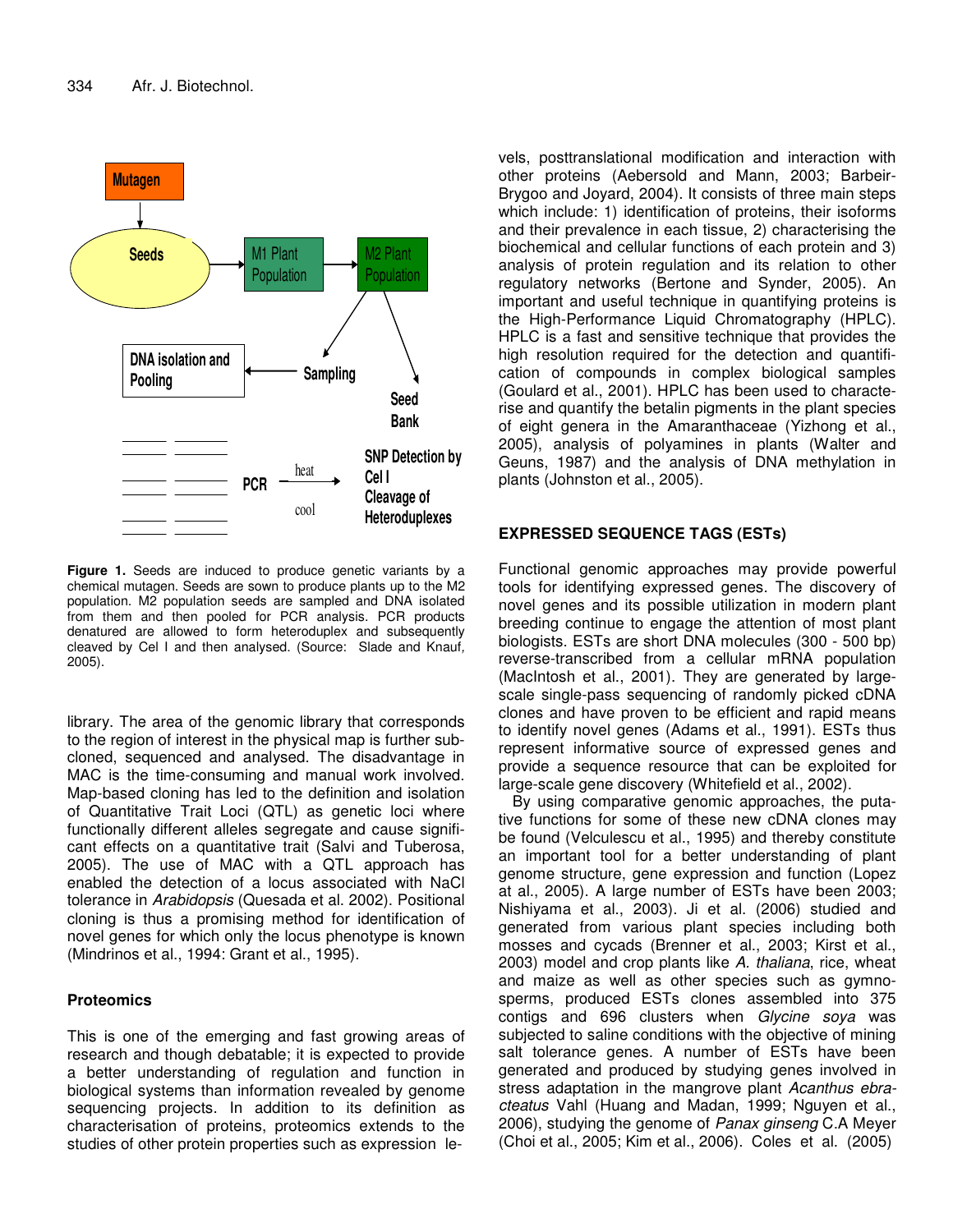**Table 1.** Some specific plant EST databases with their websites.

| <b>Plant EST database</b>      | Website                                        |
|--------------------------------|------------------------------------------------|
| <b>B-EST barley database</b>   | http; //:pgrc.ipk-gatersleben.de/est/est/login |
| Chlamydomonas resource centre  | http://www.biology.duke.edu/chlamy.genome      |
| Kazusa EST database            | http://www.kazusa.or.jp/en/plant/database      |
| <b>NCBI Unigenes</b>           | http://www.ncbi.nlm.nih.gov/UniGene/           |
| PlantGDB                       | http://www.zmdb.iastate.edu/PlantGDB/          |
| Solanaceae genomics network    | http://sgn.cornell.edu/                        |
| <b>TIGR Plant Gene Indices</b> | http://www.tigr.org/tdb/tgi/plant.shtml        |
| University Minnesota           | http://www.ccgb.umn.edu/                       |
| Pscroph database               | http://www.pscroph.ucdavis.edu                 |
| dbEST                          | http://www.ncbi.nlm.nih.gov/dbEST/index.html   |
| REDB (Rice EST Database)       | http://www.ncpgr.cn                            |
| Mendel-GFDb and Mendel-ESTS:   | http://www.mendel.ac.uk/                       |
| US Mirror:                     | http://genome.cornell.edu/                     |
| <b>EGENES</b>                  | http://www.genome.jp/kegg-bin/create_kegg_     |
| Sputnik                        | http://www.mips.gsf.de/proj/sputni             |
| ESTree db                      | http://www.itb.cnr.it/estree                   |
| TbestDB                        | http://www.tbestdb.bcm.umontreal.ca            |

developed and characterised an EST database for quinoa (*Chenopodium quinoa* Willd) and demonstrated the usefulness of EST libraries as a starting point for detecting DNA sequence polymorphisms (SNPs). They compared cDNA sequenc-es of quinoa with sequences in the TIGR *A. thaliana* and GeneBank protein database. 67% of the quinoa proteins showed homology to *Arabidopsis* proteins with putative function, 18% had no significant matches, 9% had significant homology to *Arabidopsis* proteins with no known function and 6% sharing significant homology with plant proteins from species other than *Arabidopsis.* According to the dbEST release (September, 2007), there are currently over 46 million ESTs belonging to both plants and animals. Many of these dbESTs have their websites where they can be assessed (Table 1). Although there is no real substitute for a complete genome sequence, EST sequencing certainly avoids the biggest problems associated with genome size and the accompanying retrotransposon repetitiveness (Tang et al., 2003).

#### **SINGLE NUCLEOTIDE POLYMORPHISMS (SNPs)**

In the past, molecular markers were mainly based on genomic DNA (Gupta et al., 2002). The DNA could belong to transcribed or non- transcribed regions of the genome (Gupta and Rustgi, 2004). However, there is a rapid accumulation of new markers, obtained from a large number of cDNA clones in a variety of plants and the accumulation of a large number of expressed sequence tags (ESTs) in the public databases. These markers are gradually gaining popularity compared to the older DNAbased markers. The genomic-based markers such as

RFLP have their limitations. RFLPs are usually labour intensive and fairly expensive. In addition, RFLPs require large quantities of DNA and often polymorphism may be very low (Williams et al., 1991). RAPDs have a low reproducibility both between and within laboratories, making them less attractive. AFLPs require only a small amount of DNA; however, they are dominant and the technique itself can be challenging. Many of these markers mentioned above require the use of gel electrophoresis, are time consuming and expensive. The emerging new molecular markers such as Single Nucleotide Polymorphism (SNPs) techniques do not always need these electrophoresis-based assays. SNPs are excellent markers for association mapping of genes controlling complex traits and provide the highest map resolution (Botstein and Risch, 2003; Brookes, 1999; Bhattramakki et al., 2002). SNPs are robust in usage and polymorphisms are identifiable and there are several methods that can be used to detect them. SNPs are the most frequent type of variation found in DNA (Brookes, 1999; Cho et al., 1999) and their discovery together with insertions/deletions has formed the basis of most differences between alleles. SNPs can thus be explained as any polymorphism between two genomes that is based on a single nucleotide exchange. In plants, studies on the occurrence and nature of SNPs are beginning to receive considerable attention, particularly in *Arabidopsis* where over 37, 000 SNPs have been identified through the comparison of two accessions (Jander et al., 2002). It has been reported in maize that there occurs a frequency of one non-coding SNP per 31 bp and 1 coding SNP per 124 bp in 18 maize genes assayed in 36 inbred lines (Ching et al., 2002).

In a related transcriptome-based molecular marker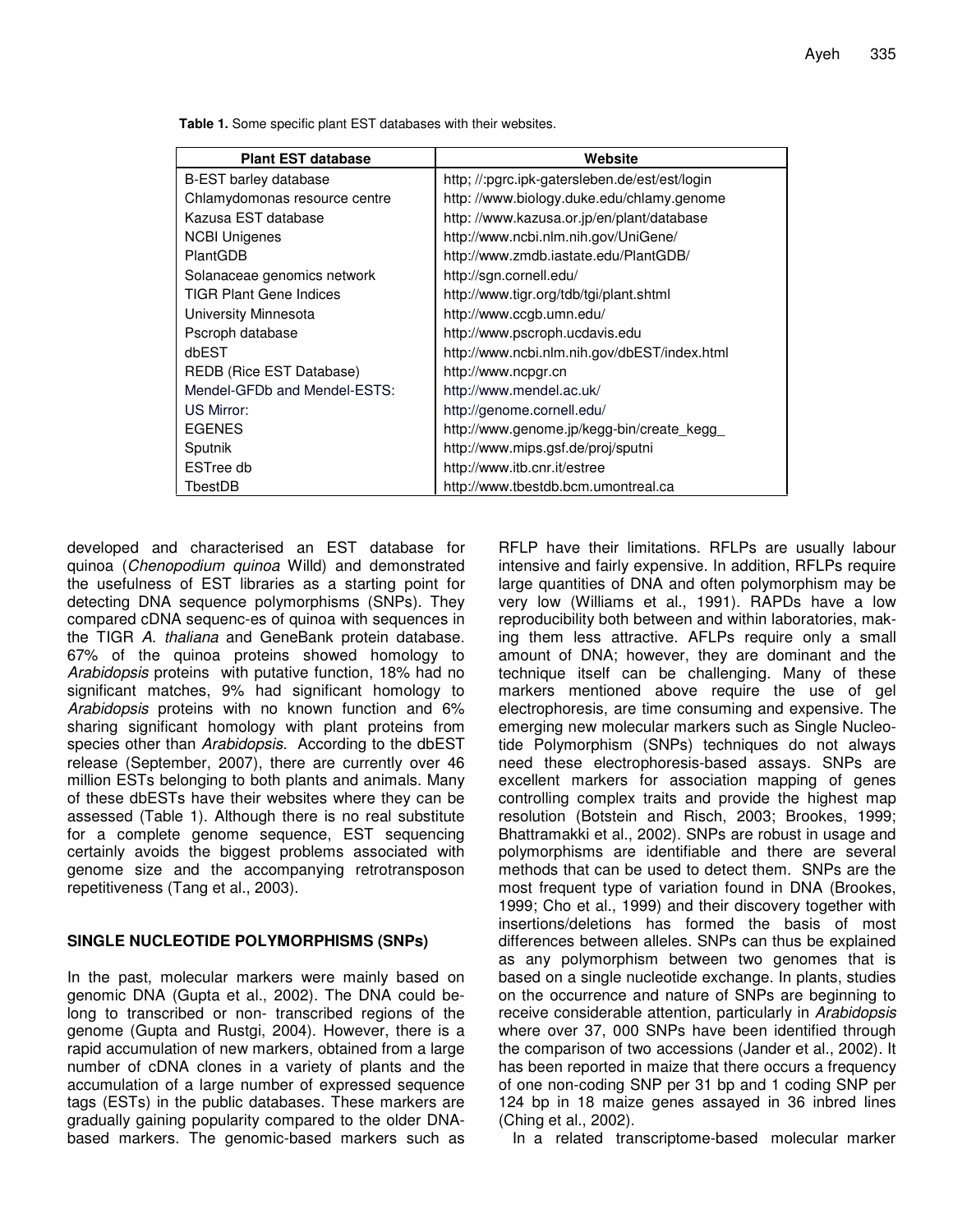technique, ESTs has been used to detect both length and sequence polymorphisms (Brown et al., 2001). Development of new SNPs include re-sequencing of PCR amplicons with or without pre-screening, electronic SNP (eSNP) discovery in shotgun genomic libraries and eSNP discovery in expressed sequence tag (EST) libraries (Rafalski, 2002). A number of EST collections have been used to describe and detect SNPs in maize (*Zea mays* L.) (Ching et al., 2002) and Soybean (Glycine max L. Merr.) (Zhu et al., 2003). In another studies using cassava (*Manihot esculenta* Crantz), Lopez et al. (2005) have developed strategies for detecting SNPs from ESTs of cassava. Lopez and co-workers adopted a two-way approach using bioinformatics-based analysis of the available ESTs and by PCR based analysis of noncoding sequences. They arranged a total of 11, 954 ESTs from 5 cassava cultivars into 1,875 contigs and 3,175 singletons using the StackPack software (Lopez et al., 2005). Using a PCR approach, EST sequence from the 5'-ends of genes was used. The estimated frequency for intra-cultivar SNPs was one per 905 bp and one per 1,032 bp for the inter-cultivar SNPs. For SNPs detection derived from 3' ESTs, they detected a total of 136 SNPs and the frequency of one per 66 bp. They concluded that the number of SNPs in the 5'-EST, where there is a high proportion of coding regions, was low. SNPs outside the coding regions were high in the 3'-end of selected ESTs and in BAC end sequences. The latter two methods allowed the evaluation of the presence of non-coding SNPs in several cultivars. They further observed that the non-coding regions can accumulate a greater number of polymorphisms and that not all genes accumulate SNPs at the same time. They observed two groups of genes: 1) those containing a relatively high number of SNPs (more than 6) and those with few or no SNPs.

SNP haplotypes (the specific pattern and order of alleles on a chromosome) may be detected in genomes and this may give us information as to whether they are in Linkage Disequilibrium (LD), that is if alleles at one locus are not randomly assorted with alleles at another locus (Borecki and Suarez, 2001). This phenomenon can be seen in populations that have experienced a bottleneck and inbreeding during domestication and may ultimately exhibit extensive LD (Hudson, 2001).

# **SNPs genotyping**

There are several methods that are used in genotyping SNPs. Matrix-assisted laser desorption/ionization time-offlight mass spectrometry (MALDI-TOF) (Griffin and Smith, 2000) and the detection of heteroduplex through sequences by denaturing high performance liquid chromatography (DHPLC) (Underhill et al., 1996) and DNA microarrays (Hacia and Collins, 1999) are some of the effective methods for the detection of SNPs. The principle

of MALDI-TOF is briefly described here. The MALDI-TOF method utilises the principle of primer extension for the generation of products of SNP because it is easy to design and robust. The principle is shown in Figure 2 below. According to Sauer (2006), the principle involves the reaction of a PCR product with an extension primer that is chosen upstream of the SNP under investigation, ddNTPs and a thermostable DNA polymerase that will eventually yield allele specific products. The polymerase extends the 3'–end of the primer by specifically incorporating nucleotides that are complementary to the DNA template. The extension reaction terminates at the first nucleobase in the template where a nucleotide occurs that is complementary to one of the ddNTPs in the reaction mix. A thermostable DNA polymerase employed in a temperature-cycled reaction leads to linear amplification of the extended primers. The products are then incorporated into the MALDI-TOF column for SNPs genotyping.

However, these may be expensive to use and unavailable to laboratories in the under and developing world. A less expensive method that can be used for development of new SNPs could be the Cleaved-Amplified Polymorphic Sequence (CAPS) marker (Maeda et al., 1990). In CAPS, a set of oligonucleotide primers complementary to a sequence, which is known within a locus, are synthesized. Then using the PCR technique, the primers are used to amplify part of a locus in say two different organisms. The amplification products are subjected to restriction endonucleases to identify RFLPs among the different organisms (Konieczny and Ausubel, 1993; Lyamichev et al., 1993). The use of CAPS markers have also been exploited for the detection of single nucleotide polymorphisms using polymearse chain reaction (PCR) and restriction endonuclease (Jarvis et al., 1994; Michaelis and Amasino, 1998). With CAPS, Morales et al. (2004) found 11 SNPs (32%) in the coding regions and remaining 23 (68%) located in the noncoding regions, either in 3'UTR or sequences that were seen in the introns. Both synonymous and non-synonymous changes were observed in the coding regions. In the former, 7 SNPs (64%) in which 6 of them had the SNP located in the third nucleotide position of the codon were detected. The writers were, however of the view that their data could not be used as a basis in determining SNP frequency because only coding sequences, the neighbouring 3'UTR and intron regions were examined. The implication here is that the actual SNP frequency might have been underestimated. It is interesting to note, however that, the results of Morales et al. (2004) compared favourably with those obtained in analysing synonymous and non-synonymous proportions in maize. They further compared their work with that of Zhu et al. (2003), whose work on soybean identified more SNPs in non-coding introns and 3'UTRs. They thus submitted that the discovery of SNPs should be targeted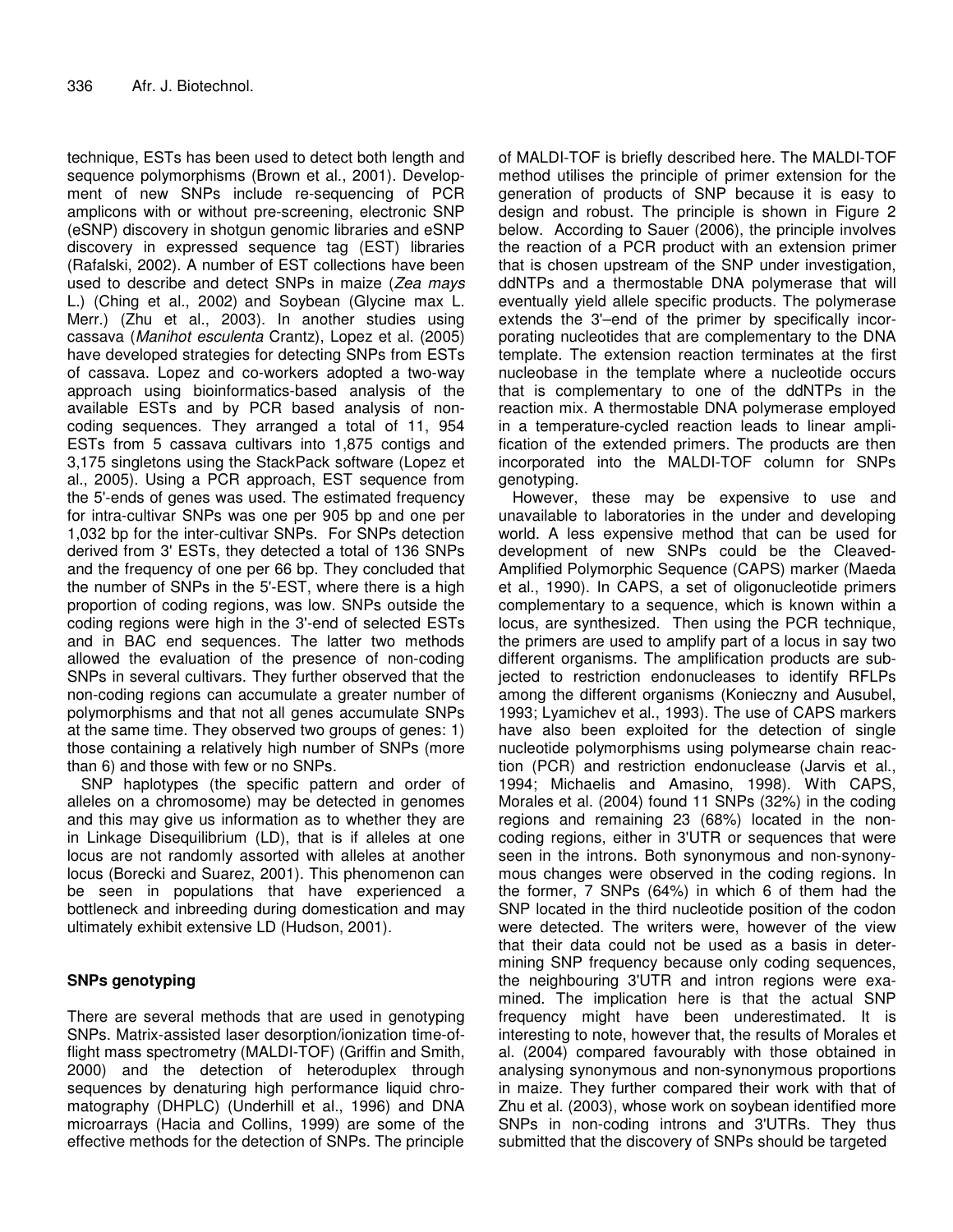

**Figure 2.** The principle of the primer extention reaction method is shown here. A DNA polymerase extends an oligonucleotide upstream of a SNP with a set of ddNTPs on a PCR product resulting in allelic-specific products for MALDI analysis. (Source: Sauer, 2006).

to the 3'UTRs of cDNA or to positions where introns are known to be located. In maize, SNP frequency has been found to be high and occur in every 28 - 124 bp (Tenaillon et al., 2001). SNP spoly-morphisms can also be identified from many individuals through direct sequencing of DNA segments (amplified by PCR) (Gaut and Clegg, 1993). Rafalski (2002) described this method of SNPs detection where PCR primers were designed to amplify 400-700 bp segments of DNA, which are derived from genes of interest or ESTs (Rafalski, 2002).

The single-strand conformation polymorphism analysis is one of the methods used for SNPs detection (Orita et al., 1989) and has been reviewed by Shi (2001). In single-strand conformation polymorphism, portions of the DNA with expected polymorphisms are first amplified by PCR. PCR products are denatured and this creates single-stranded DNAs, which are separated on a nondenaturing polyacrylamide gel. Fragments are generated with a single base modification and forms a different

conformer which migrates differently when compared with wild type DNA as explained in Figure 3. DNA microarray technology can be described as a hybridisationbased method that can be used to detect SNPs. In microarrays, thousands of oligonucleotides at extremely high density are applied to a micro-scale format solid support in an ordered array. The DNA sample under investigations for SNPs detection is PCR amplified to incorporate fluorescent labelling and then hybridized to the solid support array. The perfect matches between the oligonucleotides immobilised on the support system and that of the amplified PCR products, may give stronger fluorescent signals over mismatched combina-tions, which give a weaker signal. There are a number of examples where DNA micro-array has been used to genotype SNPs (Wang et al., 1998; Bai et al., 2007).

In cases where the actual polymorphic sequence is not known, it is still possible to detect SNPs and insertions or deletions in the polymorphic sequences (Murphy et al.,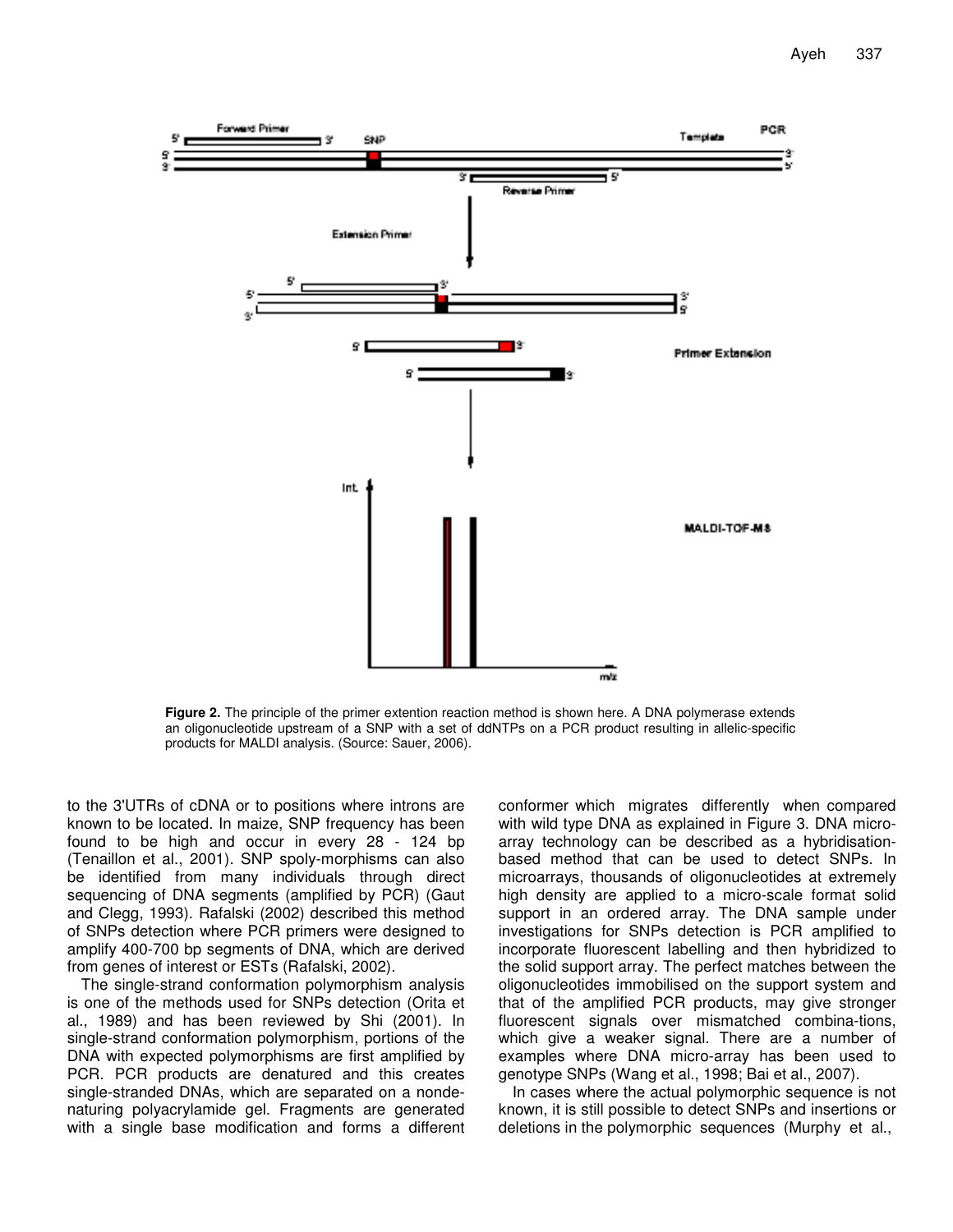

**Figure 3.** Single-strand conformation polymorphism analysis. Single-stranded DNAs were produced by denaturation of the PCR products and separated on a nondenaturing polyacrylamide gel. A fragment with a single-base modification generally forms a different conformer and migrates differently when compared with wild type. (Source: Shi, 2001).

2003). An-Ping Hsia et al. (2005) reported a novel technique known as the Temperature Gradient Capillary Electrophoresis (TGCE), which is a high-throughput method in discovering SNPs, insertions and deletion polymorphisms. TGCE principle is based on the formation of heteroduplex DNA. In heteroduplex DNA, two single- nucleotide chains from different origin form a double stranded (duplex) molecule. In a homoduplex however, single- stranded nucleic acid molecule containing inverted repeats may anneal to each other, so that double-stranded regions are generated which are linked by single stranded loops. Detection of heteroduplex is obtained through comparison of migration of homo /heteroduplex under different temperatures. At certain temperatures, homo/heteroduplex DNA molecules exhibit different electrophoretic mobilities. Heteroduplex DNA molecules have lower melting temperatures than homoduplex DNA molecules. This is due to the presence of mismatches in the former that results in the formation of secondary structures at lower temperatures. The writers showed that heteroduplex molecules exhibit slower electrophoretic mobilities than their homoduplex counterparts. They further demonstrated that they could detect a single SNP in amplicons of 800 bp using TGCE.

#### **CONCLUSION AND FUTURE PERSPECTIVES**

The extensive application of markers from the expressed region of the genome in plants, gives hope to plant biologists in that it is of extreme relevance in improving crops. Thus functional genomics is providing methods for profiling of transcripts, proteins and metabolites, and this

may facilitate a much more characterization of plant status with changing environmental conditions (Wissel et al., 2003). Functional genomics driven by EST gene discovery project may significantly advance our understanding of the complexity of biological and celluar processes required for growth and development (Arpat et al., 2004). SNP technology may allow us to locate and detect candidate ESTs associated with agronomic traits and obtain a transcript map, which can be directly compared with an earlier detected quantitative trait loci. Single Nucleotide Polymorphism and indels are essential source of polymorphic markers for studying association of agronomic traits, which may be tightly linked to markers. SNPs based markers are thus becoming the marker system of choice because they are easily developed from sequence data, highly reproducible as reported by Rafalski (2002). It is envisaged that the knowledge gained from the understanding of plant functional genomics, ESTs and SNPs may find important application in breeding, agronomic practice and ecosystem research, especially in developing countries.

#### **REFERENCES**

- Adams MD, Kelly JM, Gocayne JD, Dubnick M, Polymeropoulus MH, Xiao H, Merril CR, Wu A, Olde B, Moreno RF, Kerlavage AR, McCombie WR, Venter JC (1991). Links complementary DNA sequencing: expressed sequence tags and human genome projects. Science: 252: 1651-1656.
- Arabidopsis Genome Initiative. (2000). Analysis of the genome sequence of the flowering plant Arabidopsis thaliana. Nature, 408: 823-826.
- Arpat AB, Waugh M, Sullivan JP, Gonzales M, Frisch D, Main D, Wood T, Leslie A, Wing RA, Wilkins TA (2004). Functional genomics of cell elongatiobn in developing cotton fibers. Plant Mol. Biol. 54: 911-929.
- Bai SL, Zhong XB, Ma LG, Zheng WJ, Fan LM, Wei N, Deng XW (2007). A simple and reliable assay for detecting specific nucleotide sequence in plants using optical thin-film biosensor chips. Plant J. 49 (2): 354-366.
- Bennetzen JL (2000). Comparative sequence analysis of plant nuclear genomes: microcolinearity and its many exceptions. Plant Cell 12(7): 1021-1029.
- Bertone P, Snyder M (2005). Prospects and challenges in proteomics. Plant Physiol. 138: 560-562.
- Bhattramakki D, Dolan M, Hanafey M, Wineland R, Vaske D, Register JC, Tingey SV, Rafalski A (2002). Insertion-deletion polymorphisms in 3' regions of maize genes occur frequently and can be used as highly informative genetic markers. Plant Mol. Biol. 48: 539-547.
- Borecki IB, Suarez BK (2001). Linkage and association: basic concepts. Adv. Genet. 42: 45-66.
- Botstein B, white RL, Skolnick M, Davis RW (1980). Construction of a genetic linkage map in map using restriction fragment length polymorphisms. Am. J. Hum. Genet. 32: 314-331.
- Botstein D, Risch N (2003). Discovering genotypes underlying human phenotypes: past successes for Mendelian disease, future approaches for complex disease. Nat. Genet 33: 228-237.
- Bouche N, Bouchez D (2001) Arabidopsis gene knockout phenotypes wanted. Curr. Opin. Plant Biol. 4: 111-117.
- Brenner ED, Stevenson DW, McCombie RW, Katari MS, Rudd SA, Mayer KFX, Palenchar PM, Runko SJ, Twigg RW, Dai GW, Martienssen RA, Benfey PN, Coruzzi GM (2003). Expressed sequence tag analysis in Cycas, the most primitive living seed plant. Genome Biol. 4: R78.
- Brookes AJ (1999). The essence of SNPs. Gene 234:177-186.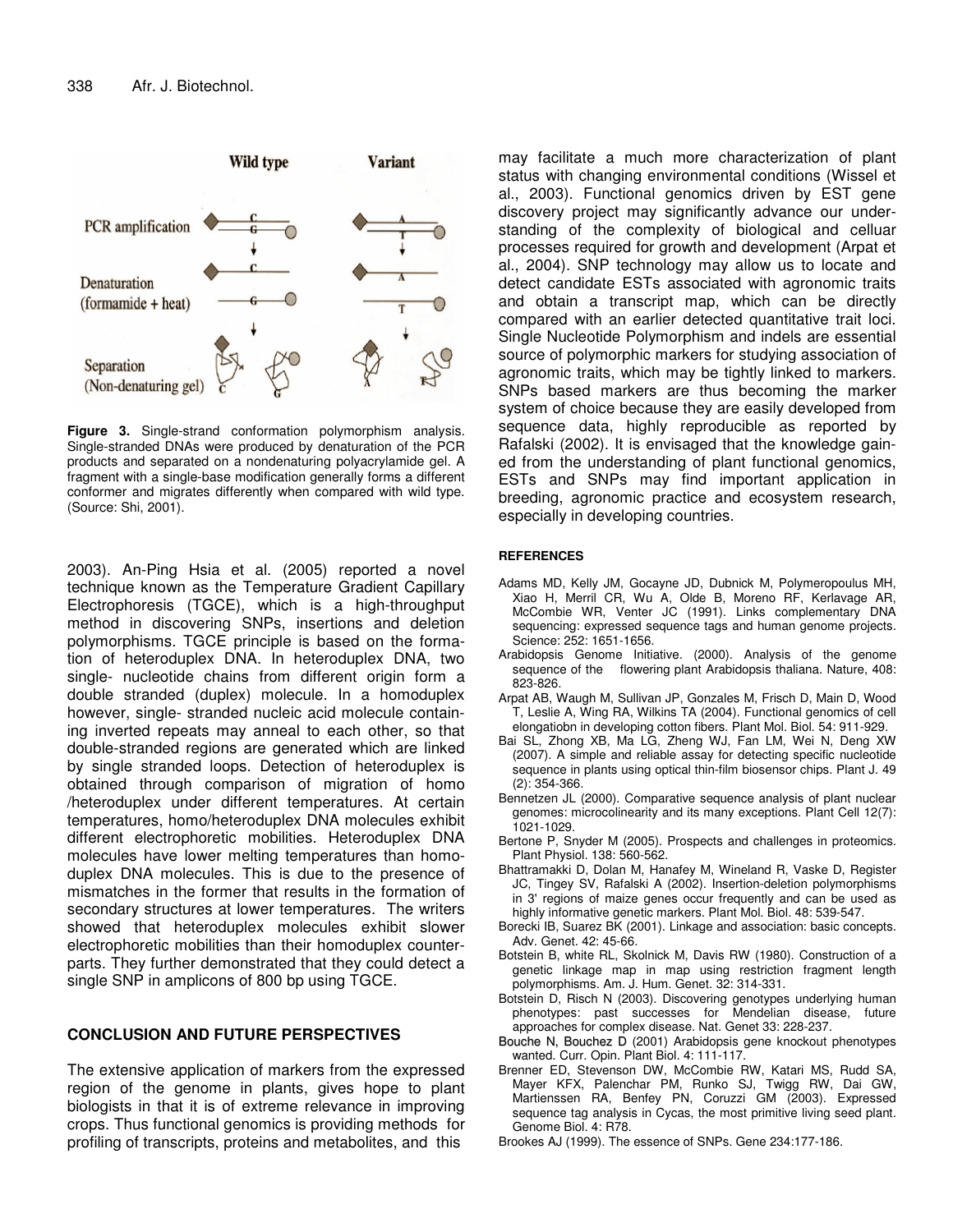- Brown GR, Kadel EE III, Bassoni DL, Kiehne KL, Temesgen B, van Buijtenen JP, Sewell MED, Marshal KA, Neal DB (2001). Anchor reference loci in loblolly pine (*Pinus taeda* L.) for integrating pine genomics. Genomics. 159: 799-809.
- Cheong YH, Chang HS, Gupta R, Wang X, Zhu T, Luan S (2000). Transcriptional profiling reveals novel interactions between wounding, pathogen, abiotic stress, and hormonal responses in Arabidopsis. Plant Physiol. 129: 661-677.
- Ching A, Caldwell KS, Jung M, Dolan M, Smith OS, Tingey S, Morgante M, Rafalski AJ (2002). SNP frequency, haplotype structure and linkage disequilibrium in elite maize inbred lines. BMC Genet. 3: 19.
- Chiang PW, Song WJ, Wu KY, Korenberg JR, Fogel EJ, Van Keuren ML, Lashkari D, Kurnit DM (1996). Use of a fluorescent-PCR reaction to detect genomic sequence copy number and transcriptional abundance. Genome 129: 863-872.
- Cho RJ, Mindrinos M, Richards DR, Sapolsky RJ, Anderson M, Drenkard E, Dewdney J, Reuber TL, Stammers M, Federspiel N, Theologis A, Yang WH, Hubel E, Au M, Chung EY, Lashkari D, Lemieux B, Dean C, Lipshutz RJ, Ausubel FM, Davis RW, Oefner PJ. (1999). Genome-wide mapping with biallelic markers in *Arabidopsis thaliana*. Nat. Genet. 23: 203-207.
- Choi DW, Jung JD, Ha YI, Park HW, In DS, Chung HJ, Liu JR (2005). Analysis of transcripts in methyl jasmonate-treated ginseng hairy roots to identify genes involved in the biosynthesis of ginsenosides and other secondary metabolites. Plant Physiol 129: 1095-1106.
- Chory J, Ecker JR, Briggs S, Caboche M, Coruzzi GM, Cook D, Dangl J, Grant S, Guerinot ML, Henikoff S, Martienssen R, Okada K, Raikhel NV, Somerville, CR, Weigel D (2000). National Science Foundation-Sponsored Workshop report: "The 2010 Project" – Functional genomics and the virtual plant. A blueprint for understanding how plants are built and how to improve them. Plant Physiol. 123(2): 423-425.
- Coles ND, Coleman CE, Christensen SA, Jellen EN, Stevens MR, Bonifacio A, Rojas-Beltran JA, Fairbanks DJ, Maughan PJ (2005). Development and use of an expressed sequence tag library in quinoa (*Chenopodium quinoa* Willd.) for the discovery of single nucleotide polymorphisms. Plant Sci. 168: 439-447.
- Demartinville B, Wyman AR, White R, Francke U (1982). Assignment of the 1st Random Restriction Fragment Length Polymorphism (RFLP) locus (D14S1) to a region of human chromosome-14. Am. J. Hum. Genet. 34(2): 216-226.
- Devos KM, Gale MD (2000). Genome Relationships: the grass model in current research. Plant Cell. 12: 637-646.
- Devos KM, Atkinson MD, Chinoy CN, Francis HA, Harcourt RL, Koebner RMD, Liu CJ, Masojc P, Xie DX, Gale MD, (1993). Chromosomal rearrangements in the rye genome relative to that of wheat. Theor. Appl. Genet. 5: 673-680.
- Dubcovsky J, Ramakrrishna W, SanMiguel PJ, Busso CS, Yan YL, Shiloff BA, Bennetzen JL (2001). Comparative sequence analysis of colinear barley and rice bacterial artificial chromosomes. Plant Physiol. 125: 1342-13-1353.
- Ehlting J, Matheus N, Aeschliman SD, Li E, Hamberger B, Cullis FI, Zhuang J, Kaneda M, Mansfield DS, Samuels L, Ritland K, Ellis EB, Bohlmann J Douglas JC (2005). Global transcript of primary stems from *Arabidopsis thaliana* identifies candidate genes for missing links lignin biosynthesis and transcriptional regulators of Fibre differentiation. Plant J. 42: 618-640.
- Fjellheim S, Rognli OA (2005). Genetic diversity within and among Nordic meadow fescue (*Festuca pratensis* Huds.) cultivars determined on the basis of AFLP markers. Crop Sci. 45 (5): 2081- 2086.
- Gannibal PB, Klemsdal SS, Levitin MM (2007). AFLP analysis of Russian Alternaria tenuissima populations from wheat kernels and other hosts. Eur. J. Plant Pathol. 119: 175-182.
- Gaut BS, Clegg MT (1993). Nucleotide polymorphism in the Adh1 locus of pearl millet (*Pennisetum glaucum*) (Poaceae). Genetics 135: 1091- 1097.
- Grant MR, Godiard L, Straube E, Ashfield T, Lewald J, Sattler A, Innes RW, Dangl JL (1995). Structure of the Arabidopsis *RPM1* gene enabling dual specificity disease resistance. Science 269: 843-846.
- Griffin TJ, Smith LM (2000). Single-nucleotide polymorphism analysis by MALDI-TOF mass spectrometry. Trends Biotechnol. 18: 77-84.
- Goulard F, Diouris M, Deslandes E, Floc'h JY (2001). An HPLC method for the assay of UDP-glucose pyrophosphorylase and UDP-glucose-4-epimerase in Solieria chlordalis (Rhodophyceae). Phytochem. Anal. 12: 363-365.
- Gunther K (2001). The Dictionary of Gene Technology. Wiley-VCH Verlag GmbH, D- 69469, Weinheim, pp: 941.
- Gupta PK Rustgi S (2004). Molecular markers from the transcribed /expressed region of the genome in higher plants. Funct. Integr. Genomics 4, 139-162.
- Gupta PK, Varshney RK, Prasad M (2002). Molecular markers: principles and methodology. In: Jain SM, Brar, DS, Ahloowalia, BS (eds). Molecular techniques in crop improvement. Kluwer, Dordrect.
- Gutterson N, Zhang ZZ (2004). Genomics applications to biotech traits: a revolution in progress? Curr. Opin. Plant Biol. 7: 226-230.
- Hacia JG, Collins FS (1999). Mutational analysis using oligonucleotide microarrays. J. Med. Genet. 36: 730-736.
- Handberg K, Stougaard J (1992). Lotus japonicus, an autogamous, diploid legume species for classical and molecular genetics. Plant J. 2: 487-496.
- Hearne CM, Ghoh S, Todd JA (1992). Microsatellites for linkage analysis of genetic traits. Trends Genet 8: 288-294.
- Hertzberg M, Sievertzon M, Aspeborg H, Nilsson P, Sandberg G, Lundeberg J (2001). cDNA microarray analysis of small plant tissue samples using a cDNA tag traget amplication protocol. Plant J. 25(5): 585-591.
- Hsia An-Ping, Wen TJ, Chen HD, Liu Z, Marna D, Yandeau N, Wei Y, Guo L, Schnable PS (2005). Temperature gradient capillary electrophoresis (TGCE)-a tool for the high-throughput discovery and mapping of SNPs and IDPs. Theor. Appl. Genet, 111: 218-225.
- Huang A, Madan A (1999). CAP3: A DNA sequence assembly program. Genome Res. 9: 868-877.
- Hudson RR (2001). Linkage disequilibrium and recombination. In Handbook of Statistical Genetics. Edited by Balding DJ, Bishop M, cannings Cchichester: John Wiley and sons, Ltd., pp. 309-324.
- Ingham DJ, Beer S, Money S, Hansen G (2001). Quantitative real-time PCR assay for determining transgene copy number in transformed maize. Biotechniques 31: 132-140.
- Jacobson A, Hedrén M (2007). Phylogenetic relationships in Alisma (Alismataceae) based on RAPDs, and sequence data from ITS and trnL. Pl. Syst. Evol. 265: 27-44.
- Jander G, Norris SR, Rounsley SD, Bush DF, Levin IM, Last RL (2002). *Arabidopsis* map-based cloning in the plant-genome era. Plant Physiol. 129: 440-450.
- Jarvis P, Lister C, Szabo V, Dean C (1994). Integration of CAPS markers into the RFLP map generated using recombinant inbred lines of *Arabidopsis thaliana*. Plant Mol. Biol. 24: 685-687.
- Ji W, Li Y, Li J, Dai CH, Wang X, Bai X, Cai H, Yang L, Zhu Y (2006). Generation and analysis of expressed sequence tags from NaCltreated *Glycine soya*. BMC Plant Biology, 6:4.
- Johnston JW, Harding K, Bremmer DH, Souch G, Green J, Lynch PT, Grout B, Benson EE (2005). HPLC analysis of plant DNA methylation: a study of critical methodological factors. Plant Physiol. Biochem. 43: 844-853.
- Kim MK, Lee B-S, In J-G Sun H, Yoon JH, Yang D-C (2006). Comparative analysis of expressed tags (ESTs) of ginseng leaf. Plant Cell Rep., 25: 599-606.
- Kirst M, Johnson AF, Baucom C, Ulrich E, Hubbard K, Staggs R, Paule C, Retzel E, Whetten R, Sederoff R (2003). Apparent homology of expressed genes from wood –forming tissues of loblolly pine (*Pinus taeda* L.) with *Arabidopsis thaliana*. Proc Nactl Acad Sci USA, 100: 7383-7388.
- Kodym A, Afza R (2003). Physical and Chemical mutagenesis. Methods Mol Biol 236: 189-204.
- Konieczny A, Ausubel FM (1993). A procedure for mapping *Arabidopsis* mutations using co-dominant ecotype-specific PCR-based markers. Plant J. 4(2), 403-410.
- Leutenegger CM, Mislin CN, Sigrist BE, Markus U, Hofmann-Lehmann R, Lutz H (1999). Quantitative real-time PCR for the measurement of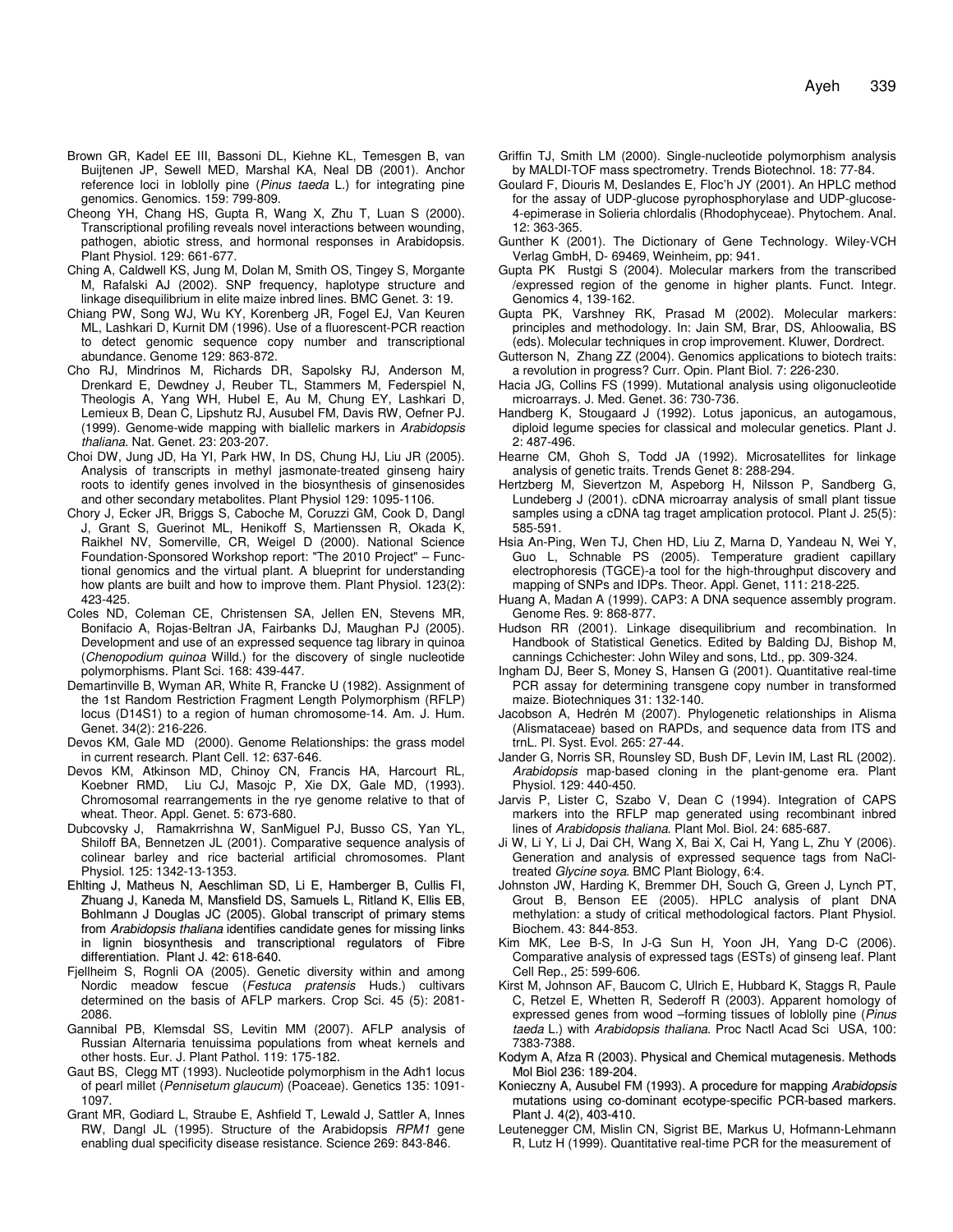feline cytokine mRNA. Vet. Immunol. Immunopathol. 71: 291-305.

- Lopez C, Piegu B, Cooke R, Delseny M, Tohme J, Verdier V (2005). Using cDNA and genomic sequences as tools to develop SNP strategies in cassava (*Manihot esculenta* Crantz). Theor. Appl. Genet. 110: 425-431.
- Lyamichev V, Brow MAD, Dahlberg JE (1993). Structure-specific endonucleolytic cleavage of nucleic acids by eubacterial DNA polymerases*.* Science 260: 778-783.
- MacIntosh GC, Wilkerson C, Green PJ (2001). Identification and analysis of analysis of Arabidopsis expressed sequence tags characteristic of non-coding RNAs. Plant Physiol. 127(3): 765-776.
- Maeda M, Uryu N, Murayaman N, Ishii H, Ota M, Tsuji K, Inoko H (1990). A simple and rapid method for HLA-DP genotyping of digestion of PCR amplified DNA with allele specific restrictions endonycleases. Hum. Immunol. 27: 111-211.
- Martienssen RA, Rabinowicz PD**,** Shaughnessy A, McCombie WR (2004). Sequencing the maize genome. Curr. Opin. Plant. Biol. 7, 102-107.
- McCallum CM, Comai L, Green EA, Henikoff S (2000). Targeting induced local lesions in genomes (TILLING) for plant functional genomics. Plant Physiol. 123: 439-442.
- Michaelis SD, Amasino RM (1998). A robust method for detecting single nucleotide polymorphism functional analysis. Brief Bioinform. 6: 44- 56.
- Mindrinos M, Katagiri F, Yu GL, Ausubel FM (1994). The *Arabidopsis thaliana* disease resistance gene *RPS2* encodes a protein containing a nucleotide-binding site and leucine-rich repeats. Cell 78: 1089- 1099.
- Mohan M, Nair S, Bentur JS, Prasada Rao U, Bennet J (1994). RFLP and RAPD mapping of the rice *Gm2* gene that confers resistance to biotype 1 of gall midge (*Orseolia oryzae*). Theor. Appl. Genet. 87: 782-788.
- Mohan M, Nair S, Bhagwat A, Krishna TG. Yano M, Bhatia CR, Sasaki T (1997). Genome mapping molecular markers and marker assisted selection in crop plants. Mol Breed 3:87-103.
- Mohan M, Sathyanarayanan PV, Kumar A, Srivastava MN, Nair S (1997). Molecular mapping of resistance-specific PCR-based marker linked to a gall midge resistance gene (*Gm4t*) in rice. Theor. Appl. Genet. 95: 777-782.
- Morales M, Roig E, Monforte AJ, Arus P, Garcia-Mas J (2004). Singlenucleotide polymorphisms detected in expressed sequence tags of melon (*Cucumis melo* L.). Genome 47: 352-360.
- Mstumura H, Nirasawa S, Terauchi R (1999). Transcript profiling in rice (*Oryza sativa* L) seedlings using serial analysis of gene expression (SAGE)- Plant J. 20(6): 719-726.
- Murphy KM, Hafez MJ, Philips J, Yarnell K, Gutshall KR, Berg KD (2003). Evaluation of temperature gradient capillary electrophoresis for detection of the Factor V Leiden mutation. Mol. Diagn. 7: 35-40.
- Nishiyama T, Fujita T, Shin-I T, Seki M, Nishide H, Uchiyama I, Kamiya A, Carninci P, Hayashizaki Y, Shinozaki K, Kohara Y, Hasebe M (2003). Comparative genomics of *Physcomitrella patens* gametophytic transcriptome and *Arabidopsis thaliana*: Implication for land plant 'evolution. Proc. Natl. Acad. Sci. USA, 100(13): 8007-8012.
- Orita M, Suzuki Y, Sekiya T, Hayashi K (1989). Rapid and sensitive detection of point mutations and DNA polymorphisms using the polymerase chain reaction. Genomics, 5: 874-879.
- Quesada V, Garcia Martinez S, Piqueras P, Ponce MR, Micol JL (2002). Genetic architecture of NaCl tolerance in Arabidopsis. Plant Physiol, 130: 951-963.
- Rafalski A (2002). Applications of single nucleotide polymorphism in crop genetics. Curr. Opin. Plant Biol. 5: 94-100.
- Rudd S (2003). Expressed sequence tags: alternative or complement to whole genome sequences? Trends Plant Sci. 8: 321-329.
- Salvi S, Tuberosa R (2005). To clone or not to clone plant QTLs: present and future challenges. Trends Plant Sci. 10: 6.
- Sauer S (2006). Typing of single nucleotide polymorphisms by MALDI mass spectrometry: principles and diagnostic applications. Clin. Chim. Acta 363: 95-105.
- Shi MM (2001). Enabling large-scale pharmacogenetic studies by highthroughput mutation detection and genotyping technologies. Clin.

Chem. 47(2): 164-172.

- Slade AJ, Fuerstenberg SI, Loeffler D, Steine MN, Facciotti D (2005). A reverse genetic, nontransgenic approach to wheat crop improvement by TILLING. Nat. Biotechnol. 23: 75-81.
- Slade AJ, Knauf VC (2005). Tilling moves beyond functional genomics into crop improvement. Transgenic Res. 14: 109-115.
- Song P, Cai CQ, Skokut M, Kosegi BD, Petolino JF (2002). Quantitative real-time PCR as a screening tool for estimating transgene copy number in WHISKERS<sup>™</sup>-derived transgene maize. Plant Cell. Rep. 20: 948-954.
- Tang W, Lou X, Nelson A, Collver H, Kinken K (2003). Functional genomics of wood quality and properties. Genome Prot. Bioinform. 1: 263-278.
- Tautz D, Rentz M (1984). Simple sequences are ubiquitous repetitive components of eukaryotic genomes. Nature 322: 652-656.
- Tenaillon MI, Sawkins MC, Long AD, Gaut RL, Doebley JF, Gaut BS (2001). Patterns of DNA sequence polymorphism along chromosome 1 of maize (*Zea mays* ssp. *mays* L). PNAS 98: 9161-9166.
- Till BJ, Reynolds SH, Green EA, Codomo CA, Enns LC, Johnson JE, Burtrner C, Odden AR, Young K, Taylor NE, Henikoff JG, Comai L, Henikoff S (2003). Large-scale discovery of induced point mutations with high-throughput TILLING. Genet. Res. 13: 524-530.
- Underhill PA, Jin L, Zemans R, Oefner PJ, Cavalli-Sforza LL (1996). A pre Columbian Y chromosome-specific transition and its implications for human evolutionary history. Proc. Natl. Acad. Sci. USA. 93: 196- 200.
- Velculescu VE, Zhang L, Vogelstein B, Kinzler KW (1995). Serial analysis of gene expression sequence. Science, 270: 484-487.
- Vos P, Hogers R, Bleeker M, Reijans M, van de Lee T, Hornes M, Frijters A, Pot J, Peleman J, Kuiper M, Zabeau M (1995). AFLP: a new technique for DNA fingerprinting. Nucl Acids Res 23: 4407-4414.
- Wang DG, Fan JB, Siao CJ, Berno A, Young P, Sapolsky R et al (1998). Large- scale identification, mapping, mapping and genotyping of single nucleotide polymorphisms in the human genome. Science, 280: 1077-82.
- Weber D, Helentjaris T (1989). Mapping RFLP loci in maize using B-A translocations. Genetics 121: 583-590.
- Welsh J, McClelland M (1990). Fingerprinting genomes using PCR with arbitrary primers. Nucleic Acids Res. 18: 7213-7218.
- Whitefield CW, Band MR, Bonaldo MF, Kumar CG, Liu L, Pardinas JR, Robertson M, Soares MB, Robinson GE (2002). Annotated expressed sequence tags and cDNA microarrays for studies of brain and behaviour in the honey bee. Genome Res. 12: 555-566.
- Williams JGK, Kubelik AR, Livak KJ, Rafalski JA, Tingey SV (1990). DNA polymorphisms amplified by arbitrary primers are useful as genetic markers. Nucleic Acids Res*.* 18: 6531-6535.
- William MNV, Pande N, Nair S, Mohan M, Bennett J (1991). Restriction fragment length polymorphism analysis of polymerase chain reaction products amplified from mapped loci of rice (*Oryza sativa L*.) genomic DNA. Theor. Appl. Genet. 82: 489-498.
- Wing R, Fang Z, Coe EH (2006). Single nucleotide polymorphisms and insertion-deletions for genetic markers and anchoring the maize fingerprint contig physical map. Crop Sci. 46: 12-21.
- Wissel K, Petterson F, Berglund A, Janson S (2003). What affects mRNA levels in leaves of field-grown aspen? A study of developmental and environmental influences. Plant Physiol. 133: 1190-2011.
- Wullschleger SD, Jansson S, Taylor G (2002). Genomics and Forest biology: Populus emerges as the perennial favorite. Plant Cell 14(11): 2651-1655.
- Yang W, De Olivear AC, Schertz GK, Bennetzen JL (1996). Comparison of DNA marker technologies in characterizing plant genome diversity: variability in Chinese sorghums. Crop Sci. 36: 1669-1676.
- Yizhong C, Mei S, Harold C (2005). HPLC characterization of Betalins from plants in the Amaranthaceae. J. Chromatogr. Sci. 43(9): 454- 460.
- Young ND (1990). Potential applications of map-based cloning to plant pathology. Physiol. Mol. Plant Pathol. 37: 81-94.
- Yu J, Hu SN, Wang J, Wong GKS, Li SG, Liu B, Deng YJ, Dai L, Zhou Y, Zhang XQ, Cao ML, Liu J, Sun JD, Tang JB, Chen YJ, Huang XB, Lin W, Ye C, Tong W, Cong LJ, Geng JN, Han YJ, Li L, Li W, Hu GQ,